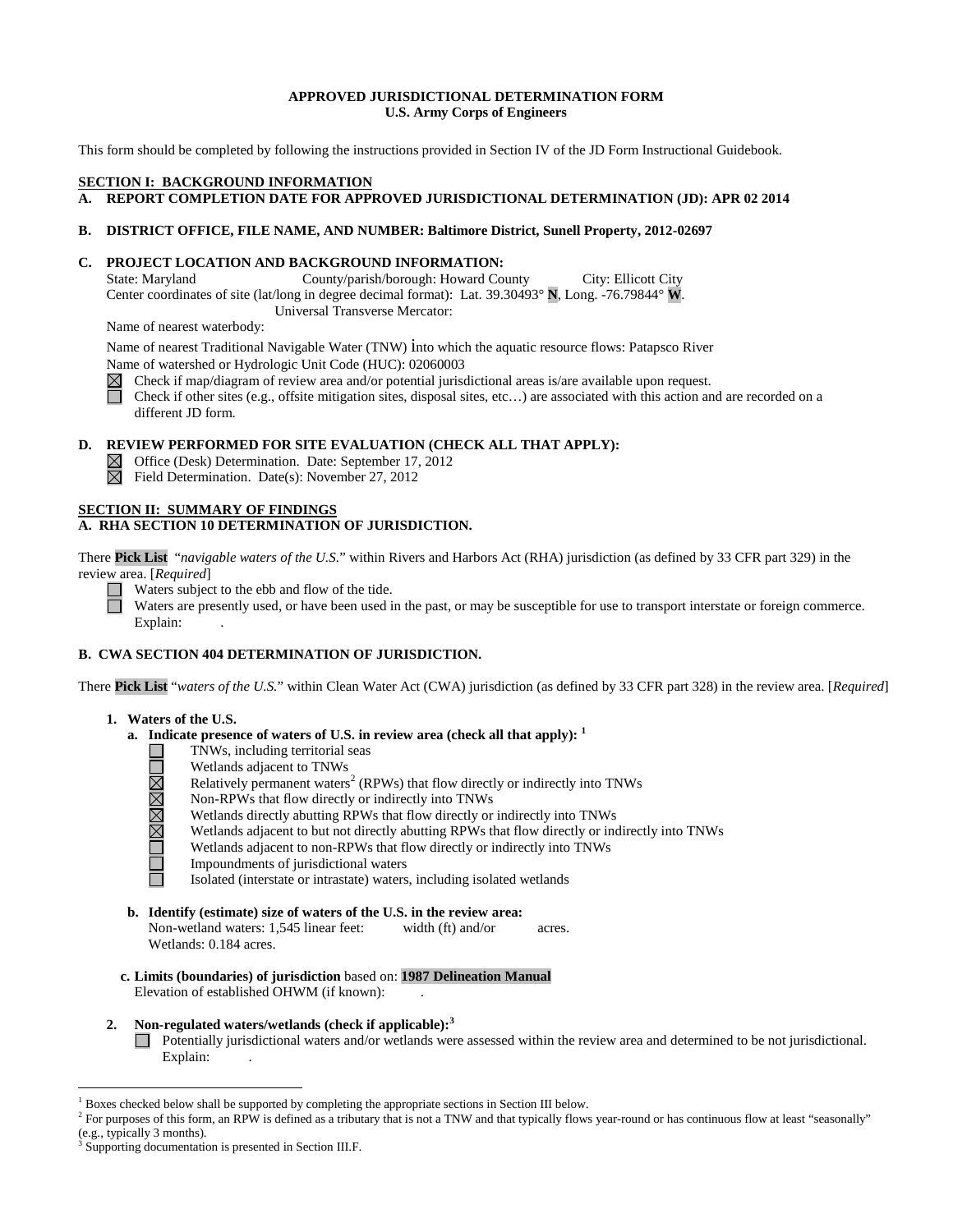### **SECTION III: CWA ANALYSIS**

#### **A. TNWs AND WETLANDS ADJACENT TO TNWs**

**The agencies will assert jurisdiction over TNWs and wetlands adjacent to TNWs. If the aquatic resource is a TNW, complete Section III.A.1 and Section III.D.1. only; if the aquatic resource is a wetland adjacent to a TNW, complete Sections III.A.1 and 2 and Section III.D.1.; otherwise, see Section III.B below**.

### **1. TNW**

Identify TNW: .

Summarize rationale supporting determination: .

#### **2. Wetland adjacent to TNW**

Summarize rationale supporting conclusion that wetland is "adjacent": .

## **B. CHARACTERISTICS OF TRIBUTARY (THAT IS NOT A TNW) AND ITS ADJACENT WETLANDS (IF ANY):**

**This section summarizes information regarding characteristics of the tributary and its adjacent wetlands, if any, and it helps determine whether or not the standards for jurisdiction established under Rapanos have been met.** 

**The agencies will assert jurisdiction over non-navigable tributaries of TNWs where the tributaries are "relatively permanent waters" (RPWs), i.e. tributaries that typically flow year-round or have continuous flow at least seasonally (e.g., typically 3 months). A wetland that directly abuts an RPW is also jurisdictional. If the aquatic resource is not a TNW, but has year-round (perennial) flow, skip to Section III.D.2. If the aquatic resource is a wetland directly abutting a tributary with perennial flow, skip to Section III.D.4.**

**A wetland that is adjacent to but that does not directly abut an RPW requires a significant nexus evaluation. Corps districts and EPA regions will include in the record any available information that documents the existence of a significant nexus between a relatively permanent tributary that is not perennial (and its adjacent wetlands if any) and a traditional navigable water, even though a significant nexus finding is not required as a matter of law.**

**If the waterbody<sup>4</sup> is not an RPW, or a wetland directly abutting an RPW, a JD will require additional data to determine if the waterbody has a significant nexus with a TNW. If the tributary has adjacent wetlands, the significant nexus evaluation must consider the tributary in combination with all of its adjacent wetlands. This significant nexus evaluation that combines, for analytical purposes, the tributary and all of its adjacent wetlands is used whether the review area identified in the JD request is the tributary, or its adjacent wetlands, or both. If the JD covers a tributary with adjacent wetlands, complete Section III.B.1 for the tributary, Section III.B.2 for any onsite wetlands, and Section III.B.3 for all wetlands adjacent to that tributary, both onsite and offsite. The determination whether a significant nexus exists is determined in Section III.C below.**

**1. Characteristics of non-TNWs that flow directly or indirectly into TNW**

**(i) General Area Conditions:** Watershed size: 632 **square miles** Drainage area: 30 **acres** Average annual rainfall: 42 inches Average annual snowfall: 17 inches

## **(ii) Physical Characteristics:**

(a) Relationship with TNW: Tributary flows directly into TNW. Tributary flows through **Pick List** tributaries before entering TNW.

Project waters are **Pick List** river miles from TNW. Project waters are **Pick List** river miles from RPW. Project waters are **10-15** aerial (straight) miles from TNW. Project waters are **Pick List** aerial (straight) miles from RPW. Project waters cross or serve as state boundaries. Explain:

Identify flow route to  $TNW<sup>5</sup>$ :  $:$  . Tributary stream order, if known: .

 <sup>4</sup> Note that the Instructional Guidebook contains additional information regarding swales, ditches, washes, and erosional features generally and in the arid West.

 $<sup>5</sup>$  Flow route can be described by identifying, e.g., tributary a, which flows through the review area, to flow into tributary b, which then flows into TNW.</sup>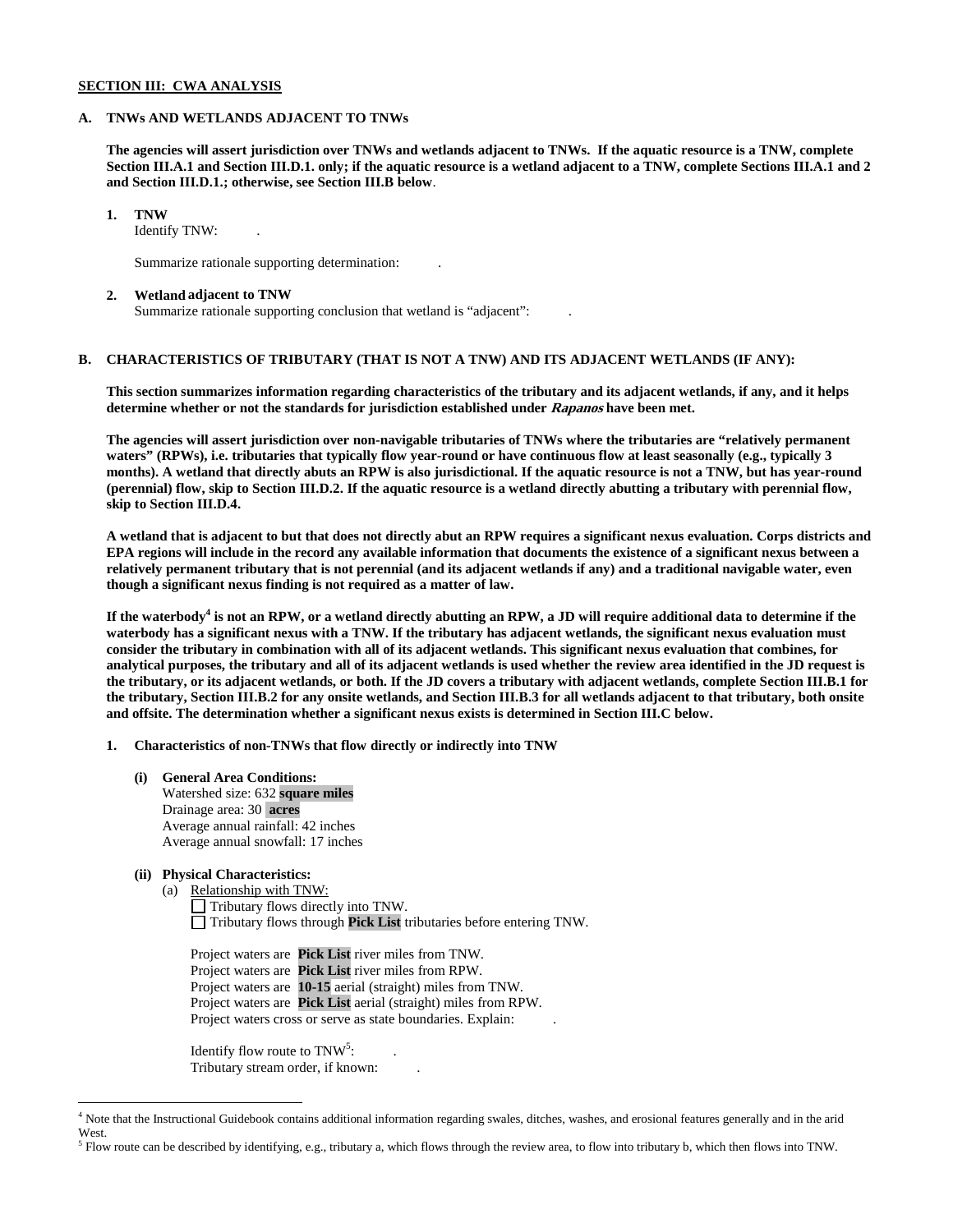|                                                                                                                  | (b) General Tributary Characteristics (check all that apply):                                                                                                                                                                                     |  |  |  |  |
|------------------------------------------------------------------------------------------------------------------|---------------------------------------------------------------------------------------------------------------------------------------------------------------------------------------------------------------------------------------------------|--|--|--|--|
|                                                                                                                  | Tributary is:<br>Natural                                                                                                                                                                                                                          |  |  |  |  |
|                                                                                                                  | Artificial (man-made). Explain:                                                                                                                                                                                                                   |  |  |  |  |
|                                                                                                                  | Manipulated (man-altered). Explain:                                                                                                                                                                                                               |  |  |  |  |
|                                                                                                                  | <b>Tributary</b> properties with respect to top of bank (estimate):<br>Average width:<br>feet<br>Average depth:<br>feet<br>Average side slopes: Pick List.                                                                                        |  |  |  |  |
|                                                                                                                  | Primary tributary substrate composition (check all that apply):<br><b>Silts</b><br>Sands<br>Concrete<br>Cobbles<br>Gravel<br>Muck<br>Bedrock<br>$\Box$ Vegetation. Type/% cover:<br>Other. Explain:                                               |  |  |  |  |
|                                                                                                                  | Tributary condition/stability [e.g., highly eroding, sloughing banks]. Explain: stable.<br>Presence of run/riffle/pool complexes. Explain: no.<br>Tributary geometry: Relatively straight<br>Tributary gradient (approximate average slope):<br>% |  |  |  |  |
| (c)                                                                                                              | Flow:                                                                                                                                                                                                                                             |  |  |  |  |
|                                                                                                                  | Tributary provides for: Intermittent but not seasonal flow                                                                                                                                                                                        |  |  |  |  |
|                                                                                                                  | Estimate average number of flow events in review area/year: Pick List                                                                                                                                                                             |  |  |  |  |
|                                                                                                                  | Describe flow regime:<br>Other information on duration and volume:                                                                                                                                                                                |  |  |  |  |
|                                                                                                                  |                                                                                                                                                                                                                                                   |  |  |  |  |
|                                                                                                                  | Surface flow is: Discrete and confined. Characteristics:                                                                                                                                                                                          |  |  |  |  |
|                                                                                                                  |                                                                                                                                                                                                                                                   |  |  |  |  |
|                                                                                                                  | Subsurface flow: Pick List. Explain findings:<br>$\Box$ Dye (or other) test performed:                                                                                                                                                            |  |  |  |  |
|                                                                                                                  |                                                                                                                                                                                                                                                   |  |  |  |  |
|                                                                                                                  | Tributary has (check all that apply):                                                                                                                                                                                                             |  |  |  |  |
|                                                                                                                  | $\boxtimes$ Bed and banks                                                                                                                                                                                                                         |  |  |  |  |
|                                                                                                                  | $\boxtimes$ OHWM <sup>6</sup> (check all indicators that apply):                                                                                                                                                                                  |  |  |  |  |
|                                                                                                                  | $\boxtimes$ clear, natural line impressed on the bank<br>the presence of litter and debris<br>destruction of terrestrial vegetation<br>$\boxtimes$ changes in the character of soil                                                               |  |  |  |  |
|                                                                                                                  | shelving<br>the presence of wrack line                                                                                                                                                                                                            |  |  |  |  |
|                                                                                                                  | $\Box$ vegetation matted down, bent, or absent<br>П<br>sediment sorting                                                                                                                                                                           |  |  |  |  |
|                                                                                                                  | $\boxtimes$<br>$\boxtimes$ leaf litter disturbed or washed away<br>scour                                                                                                                                                                          |  |  |  |  |
|                                                                                                                  | sediment deposition<br>multiple observed or predicted flow events<br>⊠                                                                                                                                                                            |  |  |  |  |
|                                                                                                                  | water staining<br>abrupt change in plant community                                                                                                                                                                                                |  |  |  |  |
|                                                                                                                  | other (list):<br>$\Box$ Discontinuous OHWM. <sup>7</sup> Explain:                                                                                                                                                                                 |  |  |  |  |
|                                                                                                                  |                                                                                                                                                                                                                                                   |  |  |  |  |
| If factors other than the OHWM were used to determine lateral extent of CWA jurisdiction (check all that apply): |                                                                                                                                                                                                                                                   |  |  |  |  |
|                                                                                                                  | $\Box$ High Tide Line indicated by:<br>Mean High Water Mark indicated by:<br>oil or scum line along shore objects<br>survey to available datum;                                                                                                   |  |  |  |  |
|                                                                                                                  | fine shell or debris deposits (foreshore)<br>physical markings;                                                                                                                                                                                   |  |  |  |  |
|                                                                                                                  | vegetation lines/changes in vegetation types.<br>physical markings/characteristics                                                                                                                                                                |  |  |  |  |
|                                                                                                                  | tidal gauges                                                                                                                                                                                                                                      |  |  |  |  |
|                                                                                                                  | other (list):                                                                                                                                                                                                                                     |  |  |  |  |
|                                                                                                                  | (iii) Chemical Characteristics:                                                                                                                                                                                                                   |  |  |  |  |
|                                                                                                                  | zo tributoru (c<br>$v_{\text{total}}$<br>oily film: water quality: general watersh                                                                                                                                                                |  |  |  |  |

Identify specific pollutants, if known: .

Characterize tributary (e.g., water color is clear, discolored, oily film; water quality; general watershed characteristics, etc.). Explain: water color is clear.

 <sup>6</sup> <sup>6</sup>A natural or man-made discontinuity in the OHWM does not necessarily sever jurisdiction (e.g., where the stream temporarily flows underground, or where the OHWM has been removed by development or agricultural practices). Where there is a break in the OHWM that is unrelated to the waterbody's flow regime (e.g., flow over a rock outcrop or through a culvert), the agencies will look for indicators of flow above and below the break. <sup>7</sup>  $7$ Ibid.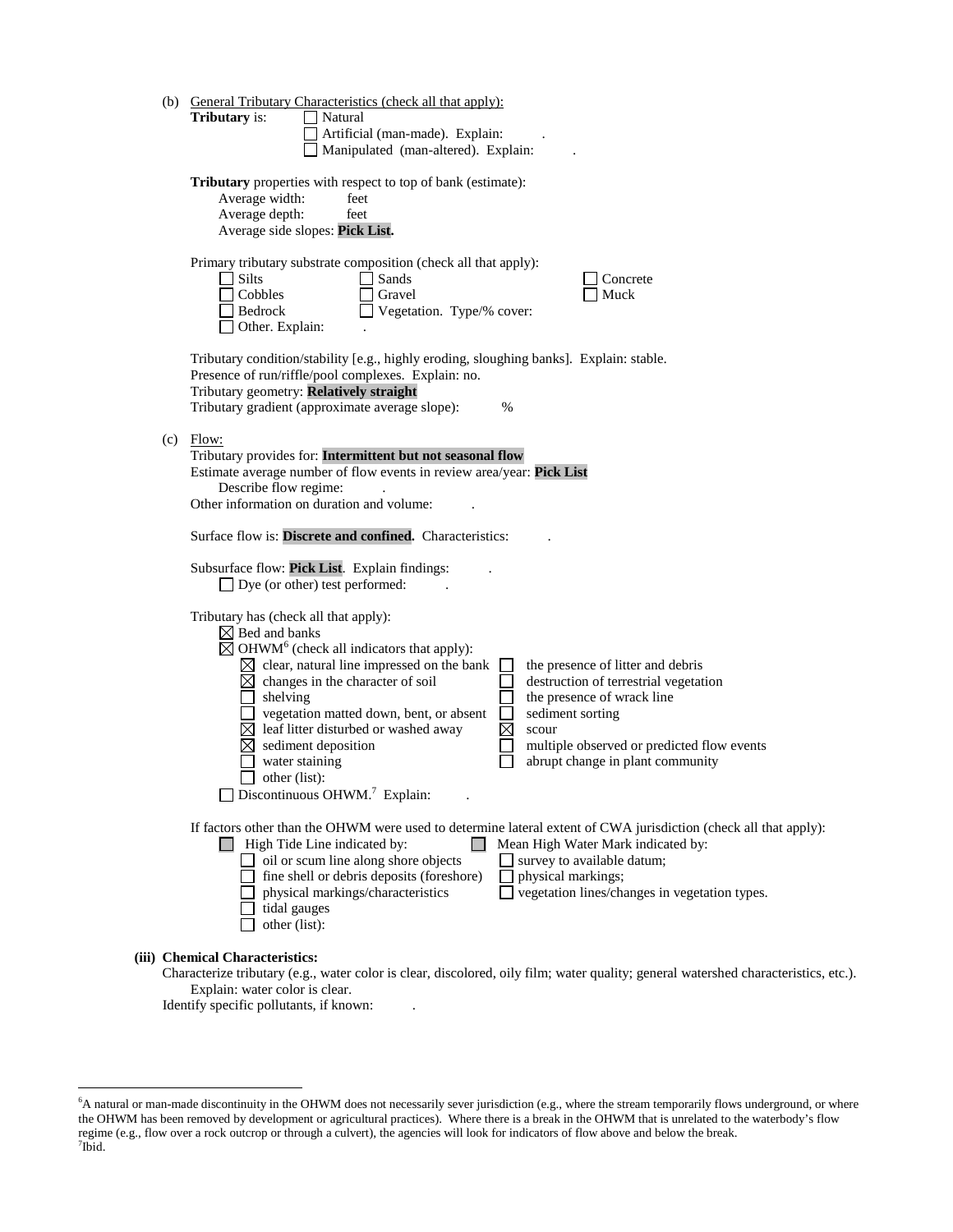### **(iv) Biological Characteristics. Channel supports (check all that apply):**

- Riparian corridor. Characteristics (type, average width): forested.
- Wetland fringe. Characteristics:
- $\Box$  Habitat for:
	- Federally Listed species. Explain findings:
	- Fish/spawn areas. Explain findings: .
	- Other environmentally-sensitive species. Explain findings: .
	- Aquatic/wildlife diversity. Explain findings: .

### **2. Characteristics of wetlands adjacent to non-TNW that flow directly or indirectly into TNW**

### **(i) Physical Characteristics:**

- (a) General Wetland Characteristics: Properties: Wetland size: acres Wetland type. Explain: Wetland quality. Explain: Project wetlands cross or serve as state boundaries. Explain: N/A.
- (b) General Flow Relationship with Non-TNW: Flow is: **Intermittent flow**. Explain:

Surface flow is**: Discrete**  Characteristics: .

Subsurface flow: **Pick List**. Explain findings: .  $\Box$  Dye (or other) test performed:

### (c) Wetland Adjacency Determination with Non-TNW:

- $\Box$  Directly abutting
- $\boxtimes$  Not directly abutting
	- $\boxtimes$  Discrete wetland hydrologic connection. Explain: wetland approx. 40 feet from stream and drains to RPW..
	- Ecological connection. Explain: wooded corridor from wetland to RPW.
	- Separated by berm/barrier. Explain:

## (d) Proximity (Relationship) to TNW

Project wetlands are **10-15** river miles from TNW. Project waters are **10-15** aerial (straight) miles from TNW. Flow is from: **Wetland to navigable waters.** Estimate approximate location of wetland as within the **2-year or less** floodplain.

### **(ii) Chemical Characteristics:**

Characterize wetland system (e.g., water color is clear, brown, oil film on surface; water quality; general watershed characteristics; etc.). Explain: palustrine forested wetland.. Identify specific pollutants, if known: .

### **(iii) Biological Characteristics. Wetland supports (check all that apply):**

- Riparian buffer. Characteristics (type, average width):forested, greater than 100 feet.
- Vegetation type/percent cover. Explain:hardwood forest 80% cover.
- **Habitat for:** 
	- Federally Listed species. Explain findings: .
	- Fish/spawn areas. Explain findings: .
	- Other environmentally-sensitive species. Explain findings: .
	- Aquatic/wildlife diversity. Explain findings: .

# **3. Characteristics of all wetlands adjacent to the tributary (if any)**

All wetland(s) being considered in the cumulative analysis: **6** Approximately ( 1 ) acres in total are being considered in the cumulative analysis.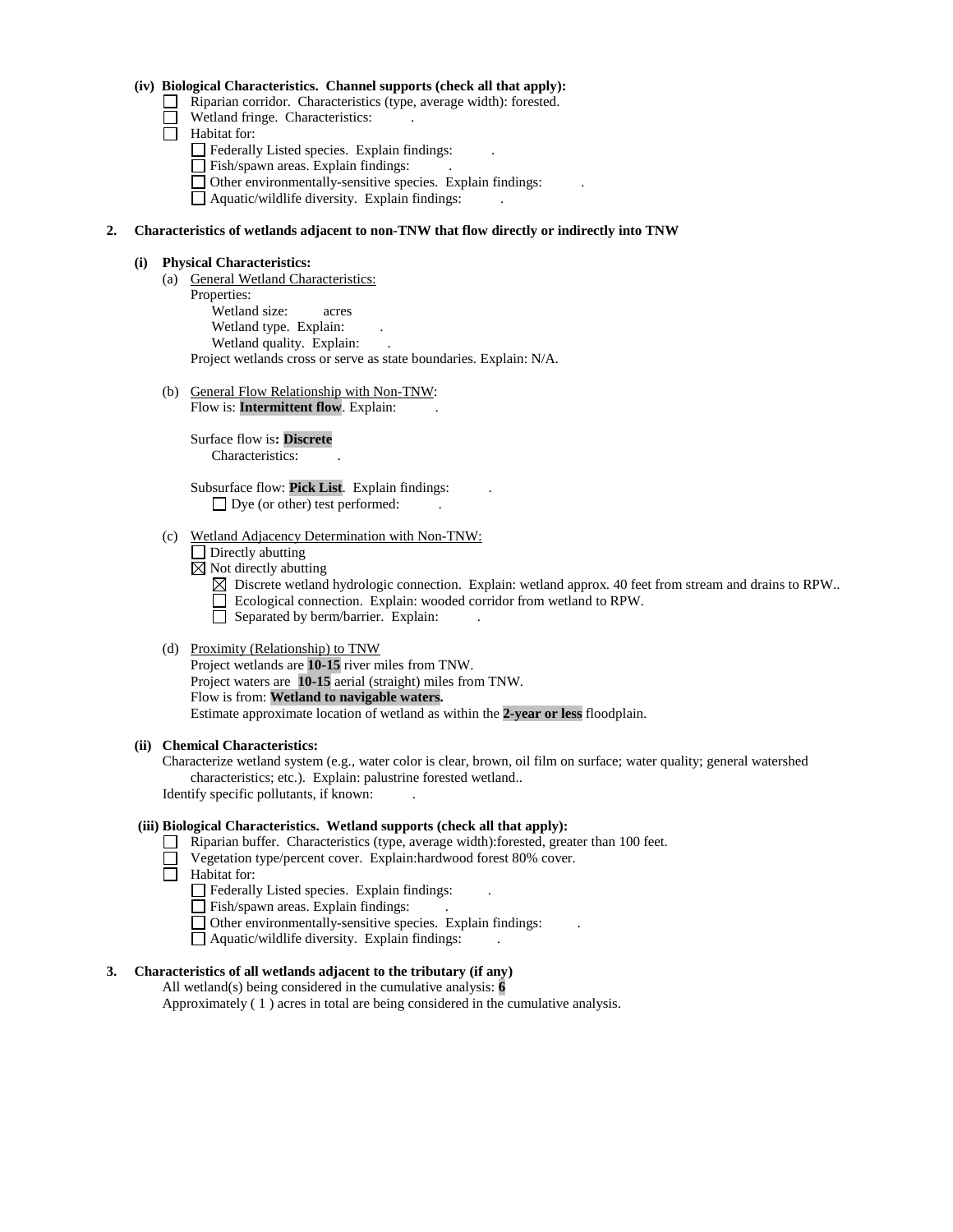For each wetland, specify the following:

| Directly abuts? $(Y/N)$ | Size (in acres)<br>.0728 | Directly abuts? $(Y/N)$<br>N | Size (in acres)<br>.0918 |
|-------------------------|--------------------------|------------------------------|--------------------------|
|                         | .0046                    |                              | .0046                    |
|                         | .0318<br>.05165          |                              |                          |

Summarize overall biological, chemical and physical functions being performed: wetlands provide wildlife habitat and water quality benefits.

### **C. SIGNIFICANT NEXUS DETERMINATION**

**A significant nexus analysis will assess the flow characteristics and functions of the tributary itself and the functions performed by any wetlands adjacent to the tributary to determine if they significantly affect the chemical, physical, and biological integrity of a TNW. For each of the following situations, a significant nexus exists if the tributary, in combination with all of its adjacent wetlands, has more than a speculative or insubstantial effect on the chemical, physical and/or biological integrity of a TNW. Considerations when evaluating significant nexus include, but are not limited to the volume, duration, and frequency of the flow of water in the tributary and its proximity to a TNW, and the functions performed by the tributary and all its adjacent wetlands. It is not appropriate to determine significant nexus based solely on any specific threshold of distance (e.g. between a tributary and its adjacent wetland or between a tributary and the TNW). Similarly, the fact an adjacent wetland lies within or outside of a floodplain is not solely determinative of significant nexus.** 

#### **Draw connections between the features documented and the effects on the TNW, as identified in the** *Rapanos* **Guidance and discussed in the Instructional Guidebook. Factors to consider include, for example:**

- Does the tributary, in combination with its adjacent wetlands (if any), have the capacity to carry pollutants or flood waters to TNWs, or to reduce the amount of pollutants or flood waters reaching a TNW?
- Does the tributary, in combination with its adjacent wetlands (if any), provide habitat and lifecycle support functions for fish and other species, such as feeding, nesting, spawning, or rearing young for species that are present in the TNW?
- Does the tributary, in combination with its adjacent wetlands (if any), have the capacity to transfer nutrients and organic carbon that support downstream foodwebs?
- Does the tributary, in combination with its adjacent wetlands (if any), have other relationships to the physical, chemical, or biological integrity of the TNW?

#### **Note: the above list of considerations is not inclusive and other functions observed or known to occur should be documented below:**

- **1. Significant nexus findings for non-RPW that has no adjacent wetlands and flows directly or indirectly into TNWs.** Explain findings of presence or absence of significant nexus below, based on the tributary itself, then go to Section III.D: The ephemeral channel is located within a forested area. The ephemeral channel has a defined bed and bank, however , water was not observed in the channel during the site visit of November 27, 2012. Evidence of erosion with leaf litter and sediment movement was observed in the bottom of the channel. There is no evidence that this channel is fed by groundwater. A detailed assessment of the quality of wildlife habitat was not performed, although during the field observation, the stream corridor and adjacent uplands appears to provide habitat for a variety of wildlife species such as gray squirrel and white-tailed deer. There were indications that the ephemeral channel does transport some sediment from the adjacent forest floor and from its own bank erosion. The channel's riparian vegetative cover may trap and uptake pollutants. From observations made during the site inspection it appeared that the ephemeral stream has a positive affect on the physical, chemical, and biological integrity of the TNW. The ephemeral channel does not appear on the NWI mapping, Soil Survey for Howard County , or the USGS quad sheet. .
- **2. Significant nexus findings for non-RPW and its adjacent wetlands, where the non-RPW flows directly or indirectly into TNWs.** Explain findings of presence or absence of significant nexus below, based on the tributary in combination with all of its adjacent wetlands, then go to Section III.D: .
- **3. Significant nexus findings for wetlands adjacent to an RPW but that do not directly abut the RPW.** Explain findings of presence or absence of significant nexus below, based on the tributary in combination with all of its adjacent wetlands, then go to Section III.D: The wetland observed during the site inspection of November 27, 2012 appears to have a positive affect on the physical, chemical, and biological integrity of the TNW. It is likely that this wetland filters pollutants from upland runoff and traps sediment. The wetland may also have some habitat value .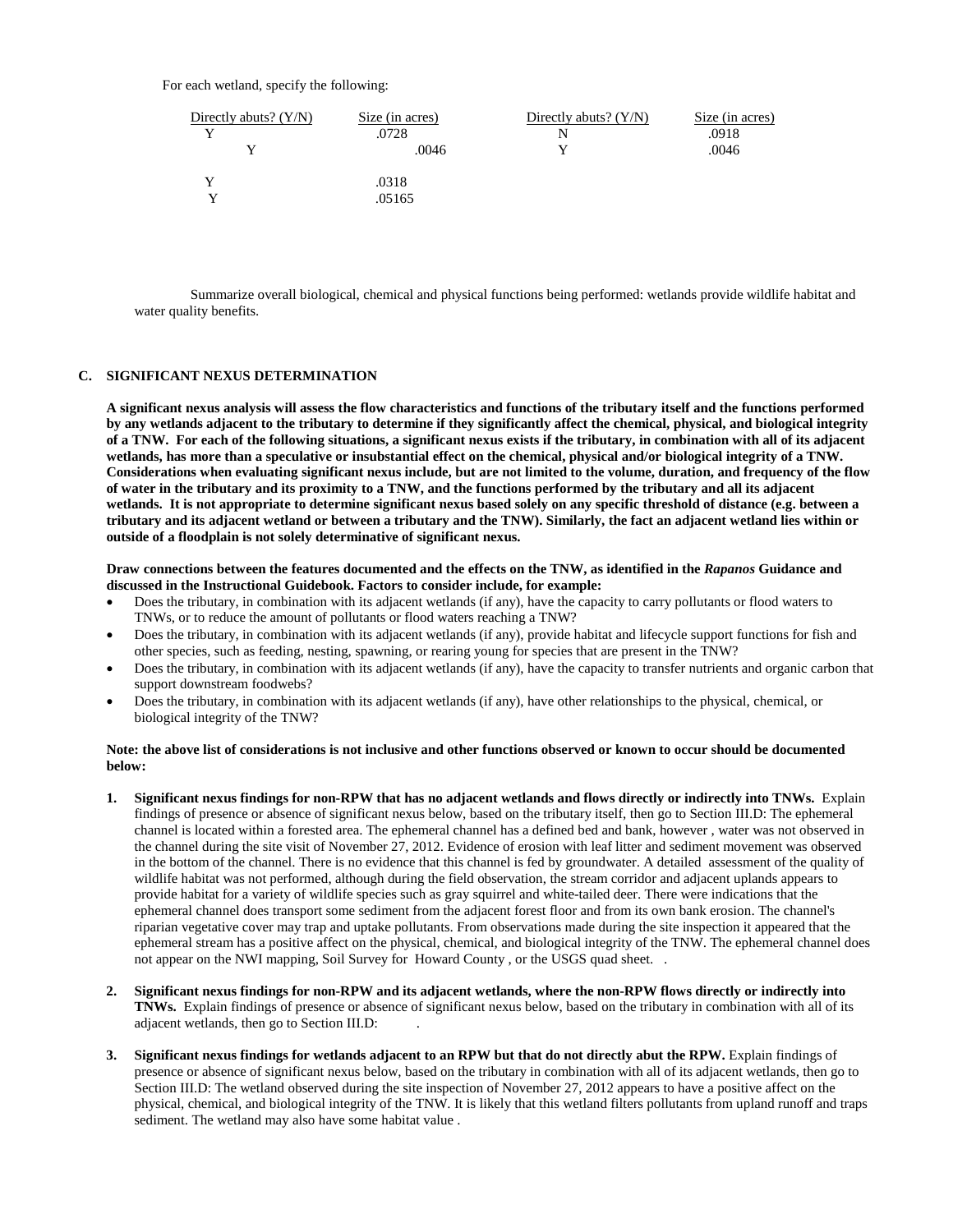## **D. DETERMINATIONS OF JURISDICTIONAL FINDINGS. THE SUBJECT WATERS/WETLANDS ARE (CHECK ALL THAT APPLY):**

**1. TNWs and Adjacent Wetlands.** Check all that apply and provide size estimates in review area:<br> **1. TNWs:** linear feet width (ft). Or. acres.

TNWs: linear feet width (ft), Or, acres. Wetlands adjacent to TNWs: acres.

- **2. RPWs that flow directly or indirectly into TNWs.**
	- $\boxtimes$  Tributaries of TNWs where tributaries typically flow year-round are jurisdictional. Provide data and rationale indicating that tributary is perennial: Flow was observed in the lower portion of the stream at the southwestern portion of the property during a site inspection of the property. The Corps has determined that this is a perennial portion of the tributary system..
	- $\boxtimes$  Tributaries of TNW where tributaries have continuous flow "seasonally" (e.g., typically three months each year) are jurisdictional. Data supporting this conclusion is provided at Section III.B. Provide rationale indicating that tributary flows seasonally: Flow was also observed during the site inspection within the streams which the consultant indicated as intermittent. .

Provide estimates for jurisdictional waters in the review area (check all that apply):

□ Tributary waters: **1,545** linear feet width (ft).

**Other non-wetland waters: acres.** 

Identify type(s) of waters:

## **3. Non-RPWs<sup>8</sup> that flow directly or indirectly into TNWs.**

■ Waterbody that is not a TNW or an RPW, but flows directly or indirectly into a TNW, and it has a significant nexus with a TNW is jurisdictional. Data supporting this conclusion is provided at Section III.C.

Provide estimates for jurisdictional waters within the review area (check all that apply):

Tributary waters: linear feet width (ft).

Other non-wetland waters: acres.

Identify type(s) of waters: **.**

# **4. Wetlands directly abutting an RPW that flow directly or indirectly into TNWs.**

 $\boxtimes$  Wetlands directly abut RPW and thus are jurisdictional as adjacent wetlands.

- Wetlands directly abutting an RPW where tributaries typically flow year-round. Provide data and rationale indicating that tributary is perennial in Section III.D.2, above. Provide rationale indicating that wetland is directly abutting an RPW: **During the Corps site inspection, the wetlands were observed to directly abut (i.e. touch) RPW tributaries.**
- $\boxtimes$  Wetlands directly abutting an RPW where tributaries typically flow "seasonally." Provide data indicating that tributary is seasonal in Section III.B and rationale in Section III.D.2, above. Provide rationale indicating that wetland is directly abutting an RPW: During the Corps site inspection it was observed that the wetlands were directly abutting a seasonal stream.

Provide acreage estimates for jurisdictional wetlands in the review area: **0.161** acres.

- **5. Wetlands adjacent to but not directly abutting an RPW that flow directly or indirectly into TNWs.**  $\boxtimes$  Wetlands that do not directly abut an RPW, but when considered in combination with the tributary to which they are adjacent
	- and with similarly situated adjacent wetlands, have a significant nexus with a TNW are jurisidictional. Data supporting this conclusion is provided at Section III.C.

Provide acreage estimates for jurisdictional wetlands in the review area: **.0918** acres.

- **6. Wetlands adjacent to non-RPWs that flow directly or indirectly into TNWs.** 
	- Wetlands adjacent to such waters, and have when considered in combination with the tributary to which they are adjacent and ш with similarly situated adjacent wetlands, have a significant nexus with a TNW are jurisdictional. Data supporting this conclusion is provided at Section III.C.

Provide estimates for jurisdictional wetlands in the review area: acres.

 <sup>8</sup> See Footnote # 3.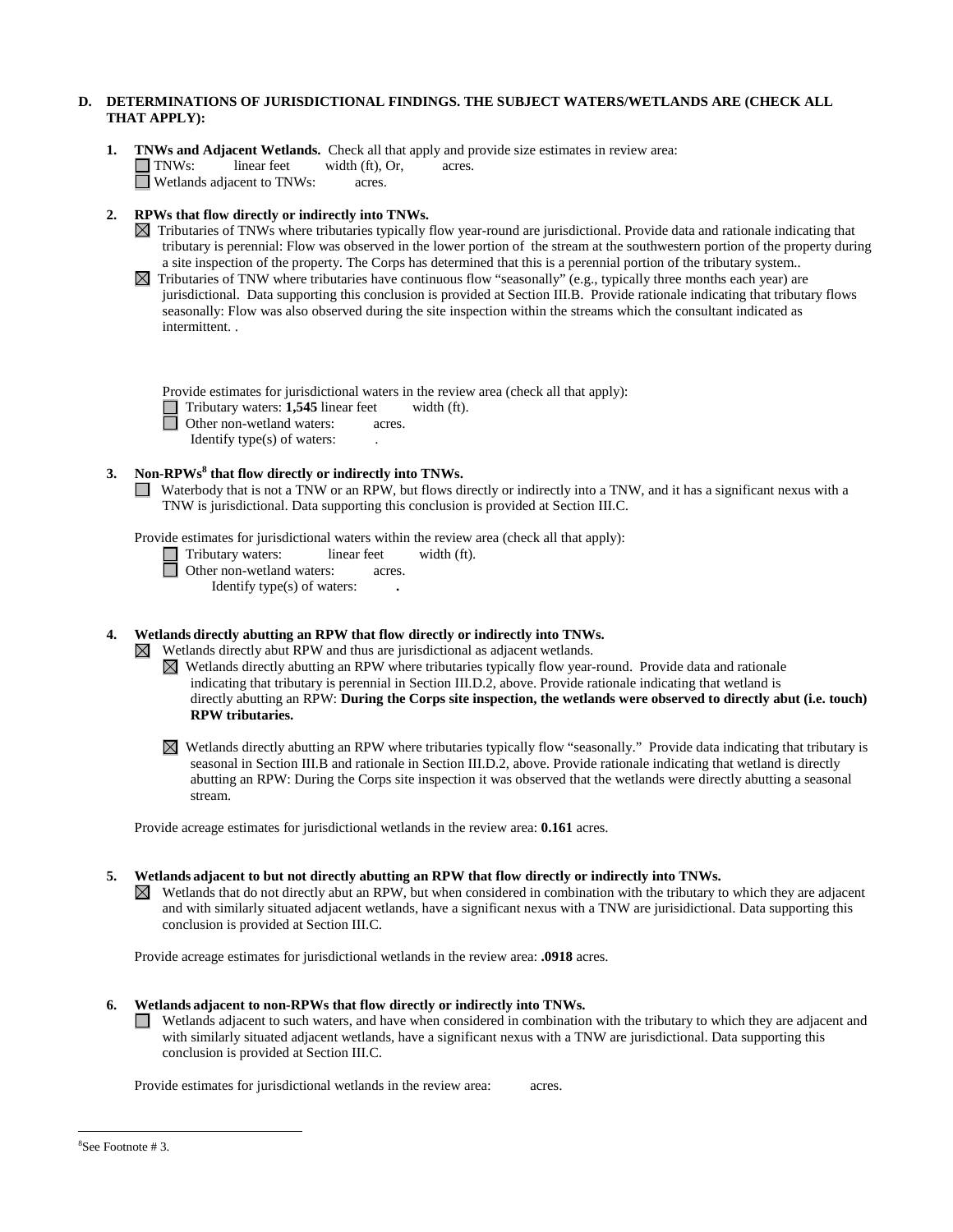## **7. Impoundments of jurisdictional waters. 9**

- As a general rule, the impoundment of a jurisdictional tributary remains jurisdictional.
- Demonstrate that impoundment was created from "waters of the U.S.," or
	- Demonstrate that water meets the criteria for one of the categories presented above (1-6), or
- Demonstrate that water is isolated with a nexus to commerce (see E below).

### **E. ISOLATED [INTERSTATE OR INTRA-STATE] WATERS, INCLUDING ISOLATED WETLANDS, THE USE, DEGRADATION OR DESTRUCTION OF WHICH COULD AFFECT INTERSTATE COMMERCE, INCLUDING ANY SUCH WATERS (CHECK ALL THAT APPLY):<sup>10</sup>**

which are or could be used by interstate or foreign travelers for recreational or other purposes.

from which fish or shellfish are or could be taken and sold in interstate or foreign commerce.

which are or could be used for industrial purposes by industries in interstate commerce.

- Interstate isolated waters.Explain: .
- Other factors. Explain:

#### **Identify water body and summarize rationale supporting determination:** .

Provide estimates for jurisdictional waters in the review area (check all that apply):

Tributary waters: linear feet width (ft).

**Other non-wetland waters: acres.** 

Identify type(s) of waters: **.**

**Netlands:** acres.

### **F. NON-JURISDICTIONAL WATERS, INCLUDING WETLANDS (CHECK ALL THAT APPLY):**

- If potential wetlands were assessed within the review area, these areas did not meet the criteria in the 1987 Corps of Engineers Wetland Delineation Manual and/or appropriate Regional Supplements.
- **Review area included isolated waters with no substantial nexus to interstate (or foreign) commerce.** 
	- **Prior to the Jan 2001 Supreme Court decision in "***SWANCC*," the review area would have been regulated based solely on the "Migratory Bird Rule" (MBR).
	- Waters do not meet the "Significant Nexus" standard, where such a finding is required for jurisdiction. Explain: **.**

Other: (explain, if not covered above): **.**

Provide acreage estimates for non-jurisdictional waters in the review area, where the sole potential basis of jurisdiction is the MBR factors (i.e., presence of migratory birds, presence of endangered species, use of water for irrigated agriculture), using best professional judgment (check all that apply):

Non-wetland waters (i.e., rivers, streams): linear feet width (ft).

Lakes/ponds: acres.

- Other non-wetland waters: acres. List type of aquatic resource:
- Wetlands: acres.

Provide acreage estimates for non-jurisdictional waters in the review area that do not meet the "Significant Nexus" standard, where such a finding is required for jurisdiction (check all that apply):

| Non-wetland waters (i.e., rivers, streams): | linear feet.                          | width $(ft)$ . |
|---------------------------------------------|---------------------------------------|----------------|
| $\perp$ Lakes/ponds:<br>acres.              |                                       |                |
| Other non-wetland waters:                   | acres. List type of aquatic resource: |                |

Wetlands: acres.

## **SECTION IV: DATA SOURCES.**

- **A. SUPPORTING DATA. Data reviewed for JD (check all that apply -** checked items shall be included in case file and, where checked and requested, appropriately reference sources below):
	- $\boxtimes$  Maps, plans, plots or plat submitted by or on behalf of the applicant/consultant:Klebasko Environmental, LLC.
	- $\boxtimes$ Data sheets prepared/submitted by or on behalf of the applicant/consultant.

 $\boxtimes$  Office concurs with data sheets/delineation report.

- Office does not concur with data sheets/delineation report.
- Data sheets prepared by the Corps:

 <sup>9</sup> To complete the analysis refer to the key in Section III.D.6 of the Instructional Guidebook.

<sup>&</sup>lt;sup>10</sup> Prior to asserting or declining CWA jurisdiction based solely on this category, Corps Districts will elevate the action to Corps and EPA HQ for **review consistent with the process described in the Corps/EPA** *Memorandum Regarding CWA Act Jurisdiction Following Rapanos.*